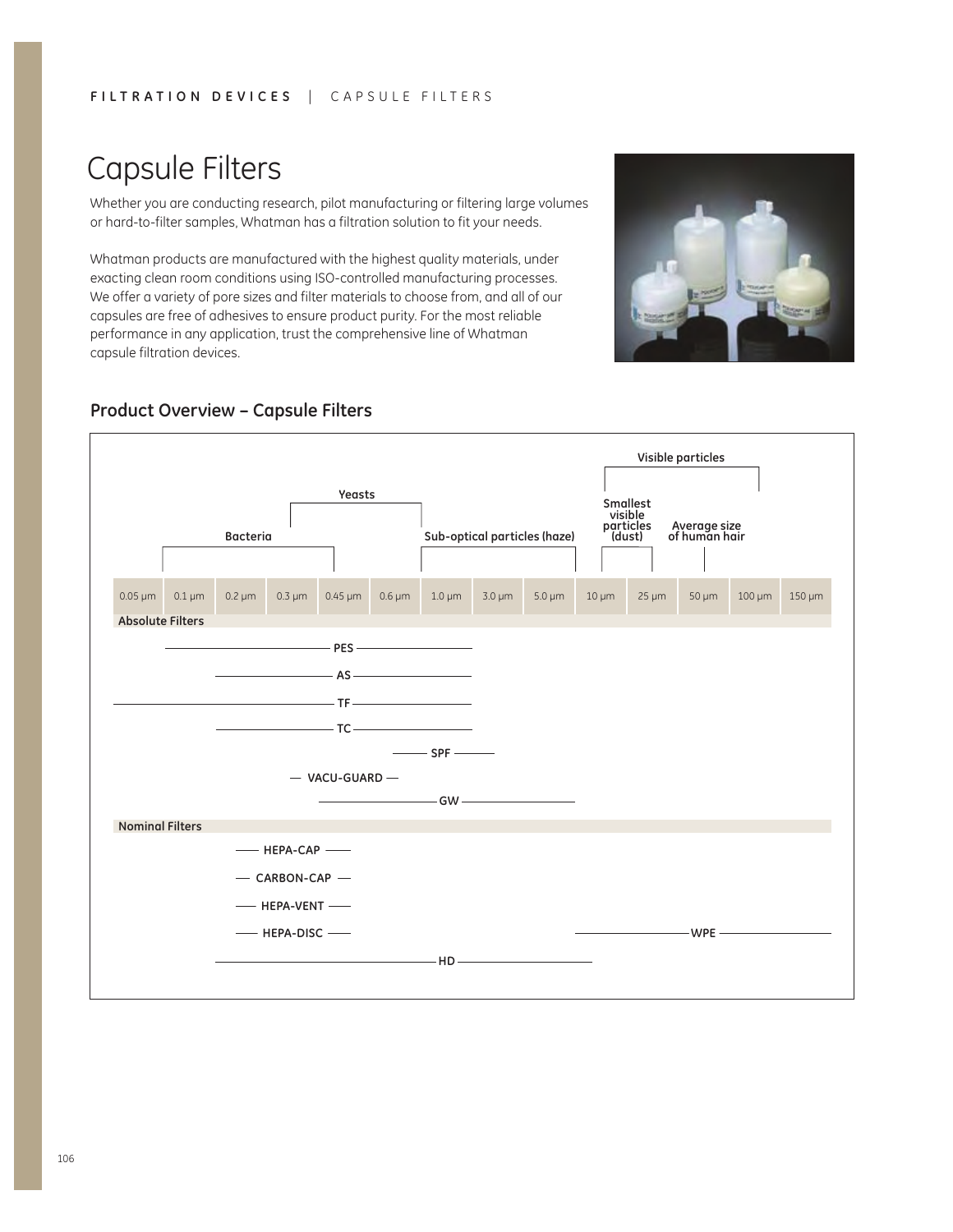## Polycap AS

Polycap™ AS (Aqueous Solution) is recommended for filtering aqueous solutions. It combines a Glass Microfiber (GMF) prefilter and a nylon membrane, prolonging the life of the filter and allowing larger volumes and difficult samples to be filtered easily.

### **Features and Benefits**

- First layer (GMF) acts as a prefilter to ensure longer membrane (0.2, 0.45, and 1.0 µm) life and higher filtration efficiency
- Nylon membrane layer is inherently hydrophilic, has low extractables, is biosafe, and has excellent flow rates
- Ultra-clean, containing no surfactant or mold release agents
- Housing thermally fused (no glues, adhesives or extraneous materials)
- Integrity-testable by bubble point, pressure decay or forward flow methods
- Provides highly effective filtration area in a small size
- Autoclavable; some presterilized with gamma irradiation
- Manufactured in clean room facilities under ISO Quality Systems

#### **Applications**

- Admixtures
- Biologicals
- $\bullet$  Buffers
- Cleaning/rinsing solutions
- Enzymes
- Immunologicals
- Irrigation solutions
- Nutrients
- Ophthalmic solutions
- Pharmaceutical solutions
- Reagent preparation
- Salt solutions

POLYCAP<sup>®</sup>

Polycap AS with filling bell

• Therapy solutions • Tissue culture media • Viral suspensions

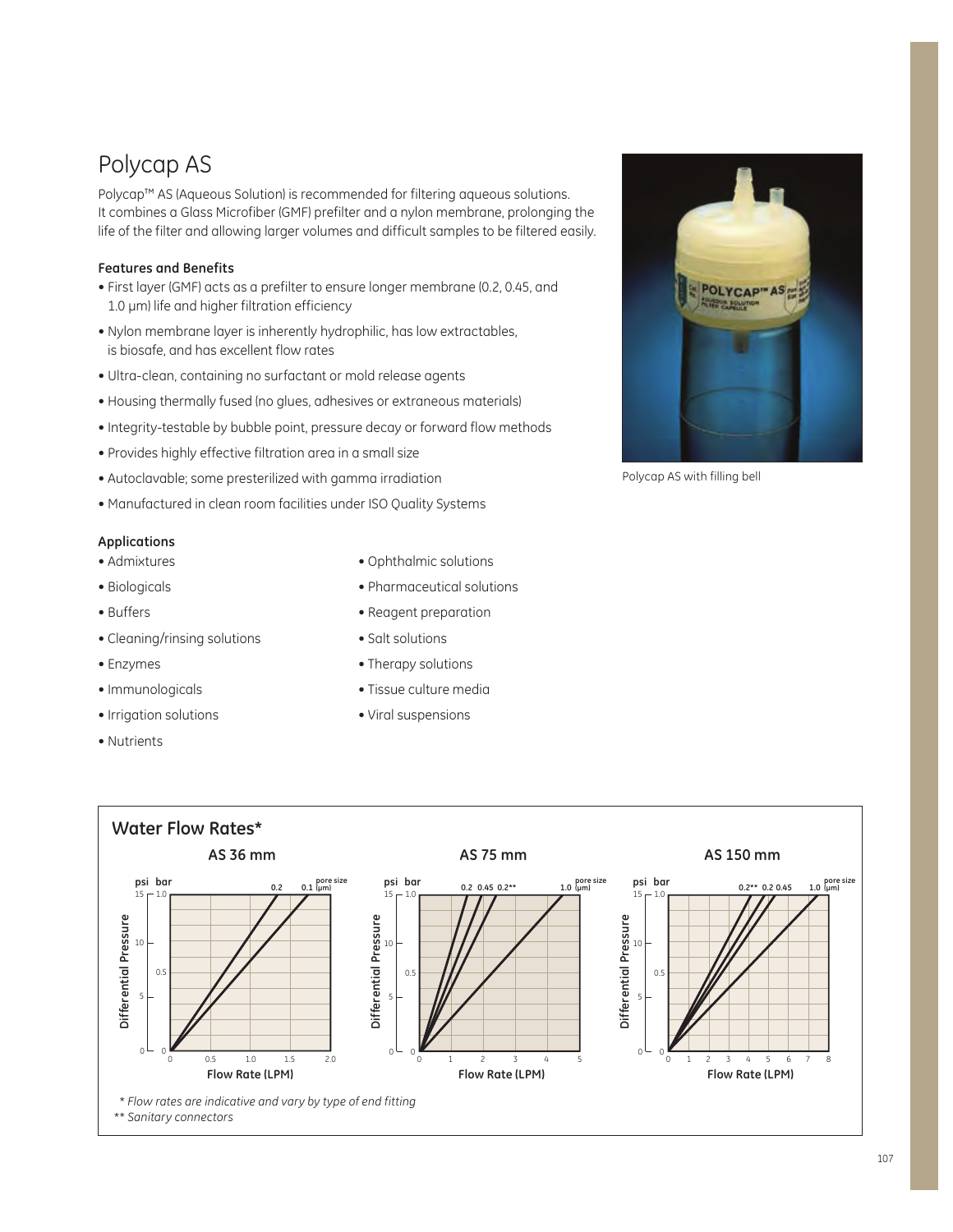### **Technical Properties – Polycap AS**

| Housing                 | Polypropylene                                                                                                                                                                                                                             |
|-------------------------|-------------------------------------------------------------------------------------------------------------------------------------------------------------------------------------------------------------------------------------------|
| Vent                    | On inlet                                                                                                                                                                                                                                  |
| Prefilter               | Glass microfiber double laminated with polyolefin monofilament nonwoven                                                                                                                                                                   |
| Membrane                | Nylon                                                                                                                                                                                                                                     |
| Support system          | Polypropylene                                                                                                                                                                                                                             |
| Sealing                 | Heat-fused                                                                                                                                                                                                                                |
| Maximum pressure        | 60 psi (4.1 bar)                                                                                                                                                                                                                          |
| Endotoxin level         | LAL tested, $\leq$ 0.5 EU/ml                                                                                                                                                                                                              |
| <b>Biosafety</b>        | Materials pass USP Class VI                                                                                                                                                                                                               |
| Sterilization           | Certain filter devices have been sterilized.* Capsules may be autoclaved at 121°C for<br>20 min (maximum 132°C). However, an integrity test should be performed after autoclaving.<br>Filling bell is not autoclavable but is detachable. |
| <b>Filtration Area</b>  | 36 mm capsule: 400 cm <sup>2</sup> (62 in <sup>2</sup> )<br>75 mm capsule: 820 cm <sup>2</sup> (127 in <sup>2</sup> )<br>150 mm capsule: 1650 cm <sup>2</sup> (256 in <sup>2</sup> )                                                      |
| <b>IPA Bubble Point</b> | 0.2 $\mu$ m membrane: > 1.1 bar (16 psi)<br>$0.45 \mu m$ membrane: $> 0.69$ bar (10 psi)<br>$1.0 \mu m$ membrane: $> 0.14$ bar (3 psi)                                                                                                    |

*\* Sterile and nonsterile options offered*

## **Ordering Information – Polycap AS**

| <b>Catalog Number</b> | Media                           | Prefilter  | Connections<br>Inlet | Outlet      | <b>Sterile</b> | Quantity/Pack |
|-----------------------|---------------------------------|------------|----------------------|-------------|----------------|---------------|
|                       |                                 |            |                      |             |                |               |
| 6708-3602             | Nylon                           | <b>GMF</b> | $1/2$ SB             | $1/2$ SB    | Yes            | 1             |
| 6705-3602             | Nylon                           | <b>GMF</b> | SB                   | <b>SB</b>   | Yes            | 1             |
| 6709-3602             | Nylon                           | <b>GMF</b> | <b>MNPT</b>          | <b>SB</b>   | Yes            | 1             |
| 2606T                 | Nylon                           | <b>GMF</b> | <b>FNPT</b>          | <b>FNPT</b> | No             | 5             |
| 2606NS                | Nylon                           | <b>GMF</b> | <b>SB</b>            | <b>SB</b>   | No             | 5             |
| 6708-3604             | Nylon                           | <b>GMF</b> | $1/2$ SB             | $1/2$ SB    | Yes            | 1             |
| 6705-3604             | Nylon                           | <b>GMF</b> | <b>SB</b>            | <b>SB</b>   | Yes            | 1             |
| 2607NS                | Nylon                           | <b>GMF</b> | <b>SB</b>            | <b>SB</b>   | <b>No</b>      | 5             |
| 6705-3610             | Nylon                           | <b>GMF</b> | <b>SB</b>            | <b>SB</b>   | Yes            | 1             |
| 2608NS                | Nylon                           | <b>GMF</b> | <b>SB</b>            | <b>SB</b>   | No             | 5             |
|                       |                                 |            |                      |             |                |               |
| 6706-3602             | Nylon                           | <b>GMF</b> | <b>SB</b>            | <b>SB</b>   | Yes            | 1             |
|                       |                                 |            |                      |             |                |               |
| 6709-7502             | Nylon                           | <b>GMF</b> | <b>MNPT</b>          | <b>SB</b>   | Yes            | 1             |
| 6708-7502             | Nylon                           | <b>GMF</b> | $1/2$ SB             | $1/2$ SB    | Yes            | 1             |
| 6705-7502             | Nylon                           | <b>GMF</b> | <b>SB</b>            | <b>SB</b>   | Yes            | 1             |
|                       | Polycap AS 36 Plus Filling Bell |            |                      |             |                |               |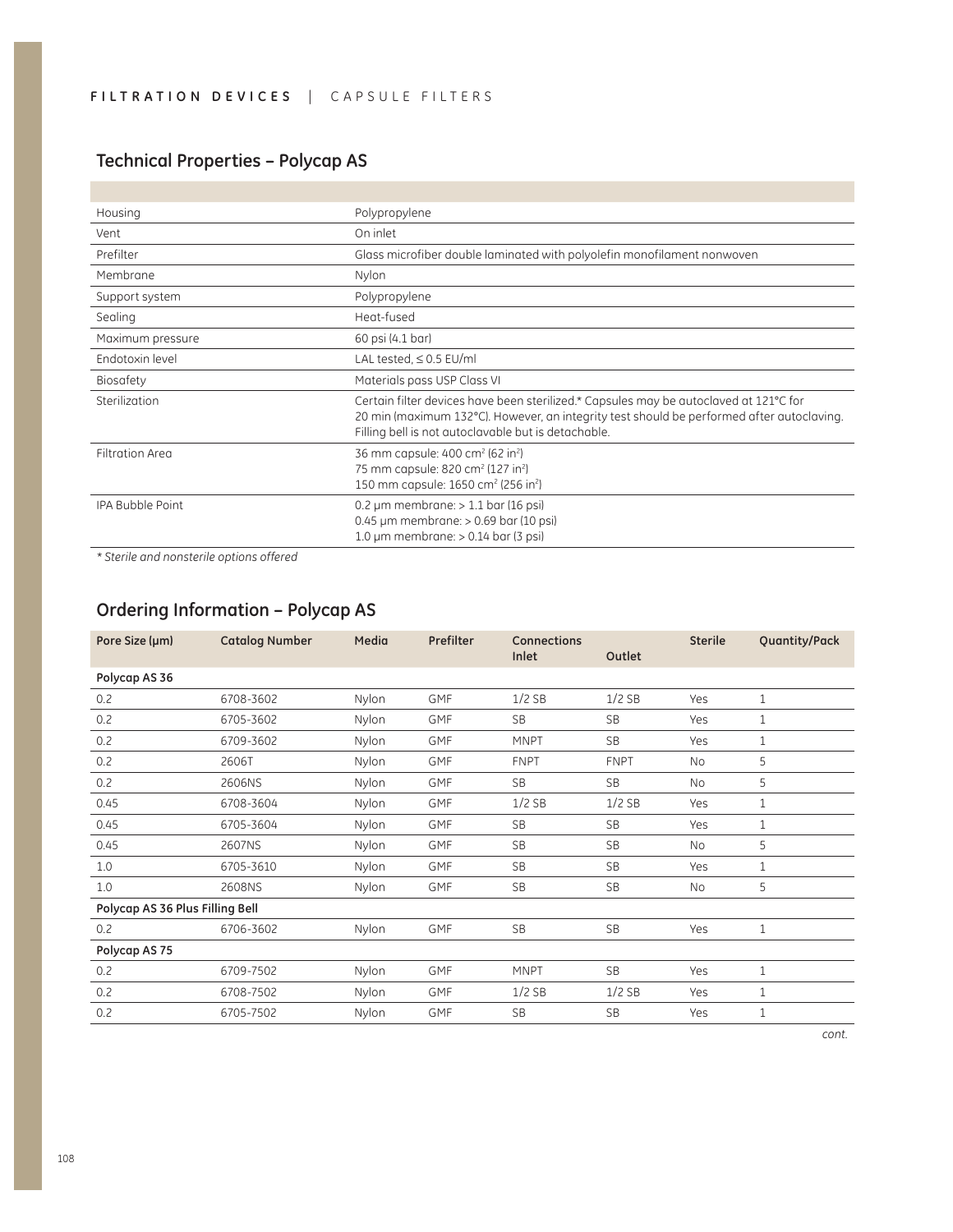| 5            |
|--------------|
| 5            |
| 1            |
| $\mathbf{1}$ |
| $\mathbf{1}$ |
| $\mathbf{1}$ |
| $\mathbf{1}$ |
|              |
| $\mathbf{1}$ |
|              |
| $\mathbf{1}$ |
| 5            |
| 5            |
| 5            |
| 5            |
|              |

\* *Product is only available in the Americas*

*FNPT – Female National Pipe Thread GMF – Glass Microfiber Filter HB – Hose Barb*

*MNPT – Male National Pipe Thread* 

*1/2 SB – Stepped Barb for 10-12 mm (3/8"-1/2") tubing SB – Stepped Barb for 6-10 mm (1/4"-3/8") tubing*

## Polycap HD

Polycap HD (Heavy Duty) is a well-engineered product that offers high filtration efficiency and excellent filtrate purity due to its materials and methods of manufacture.

Polycap HD provides an advantage in process applications as its performance characteristics fit between gross filters and microporous membrane filters used for final filtration.

### **Features and Benefits**

- 100% polypropylene filter media, support system, and housing allows usage with a broad range of solutions, pH and temperature
- High flow and high retention capacity
- Materials of construction are FDA approved for food contact
- Able to be sterilized by autoclaving with steam at 121°C for 20 min
- Manual vent with luer lock to bleed air from upstream or serve as an injection or sample port
- Available in 0.2, 0.45, 1.0, 5.0 or 10 µm pore sizes and a variety of end-fitting configurations
- Manufactured in a Class 10,000 clean room in an ISO certified manufacturing plant

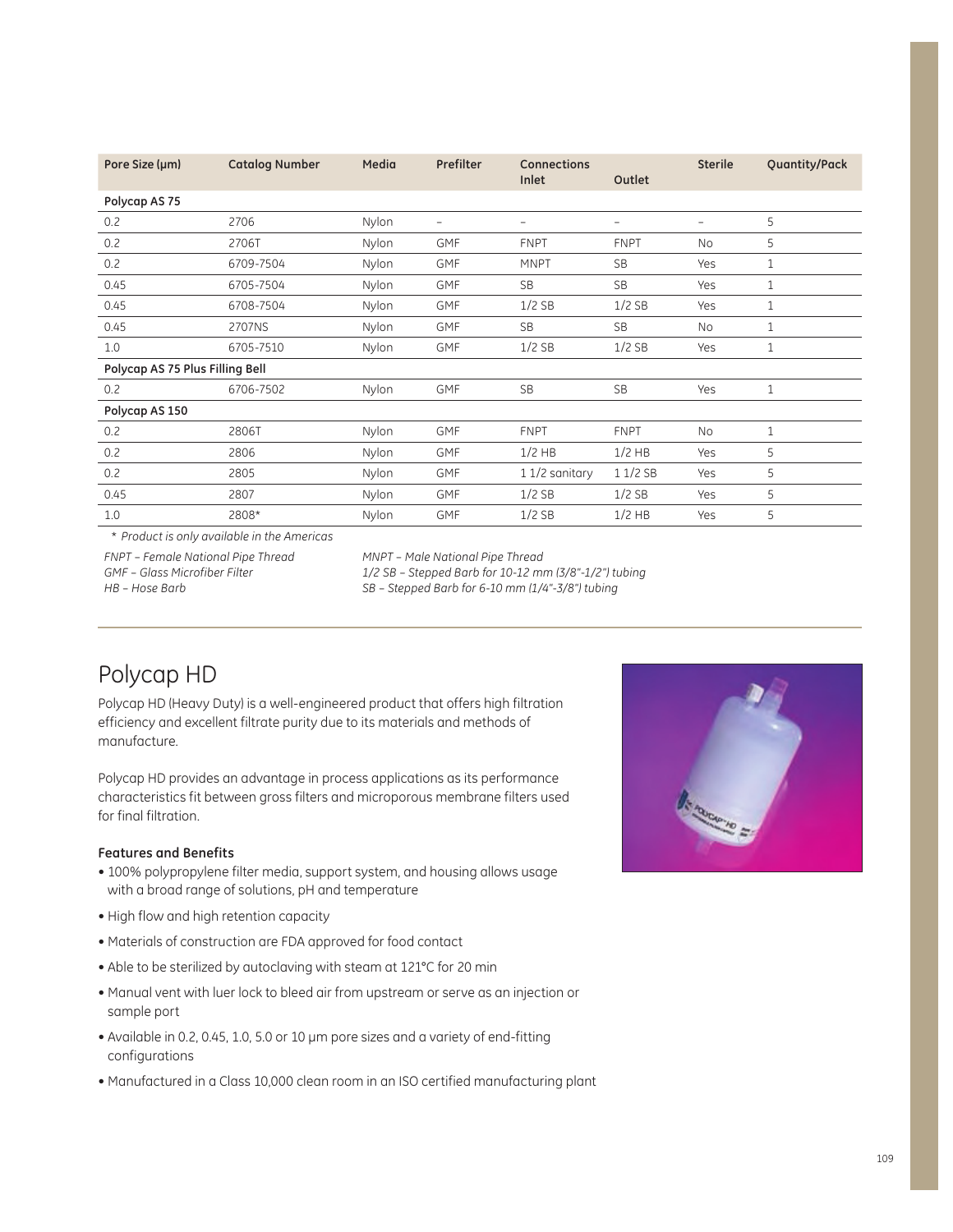#### **Applications**

- $\bullet$  Buffers
- Clean air and gas equipment
- Cosmetics and personal care products
- Food and beverage
- $\bullet$  General fine filtration
- Inks and pigments
- Pharmaceutical solutions
- Photographic emulsions and make-up water
- Prefiltration for RO/UF/MF membranes
- Reagents
- Sample preparations
- Semiconductor and magnetic media
- $\bullet$  Solvents



### **Technical Properties – Polycap HD**

| Housing          | Polypropylene                                                                                                                                                                        |
|------------------|--------------------------------------------------------------------------------------------------------------------------------------------------------------------------------------|
| Vent             | On Inlet                                                                                                                                                                             |
| Filter media     | Polypropylene                                                                                                                                                                        |
| Support system   | Polypropylene                                                                                                                                                                        |
| Biosafety        | Materials pass USP Class VI                                                                                                                                                          |
| Filtration area  | 36 mm capsule: 400 cm <sup>2</sup> (62 in <sup>2</sup> )<br>75 mm capsule: 820 cm <sup>2</sup> (127 in <sup>2</sup> )<br>150 mm capsule: 1650 cm <sup>2</sup> (256 in <sup>2</sup> ) |
| Sterilization    | Capsules autoclavable at 121°C for 20 min<br>(maximum temperature is 132°C)                                                                                                          |
| Maximum pressure | 4.1 bar (60 psi)                                                                                                                                                                     |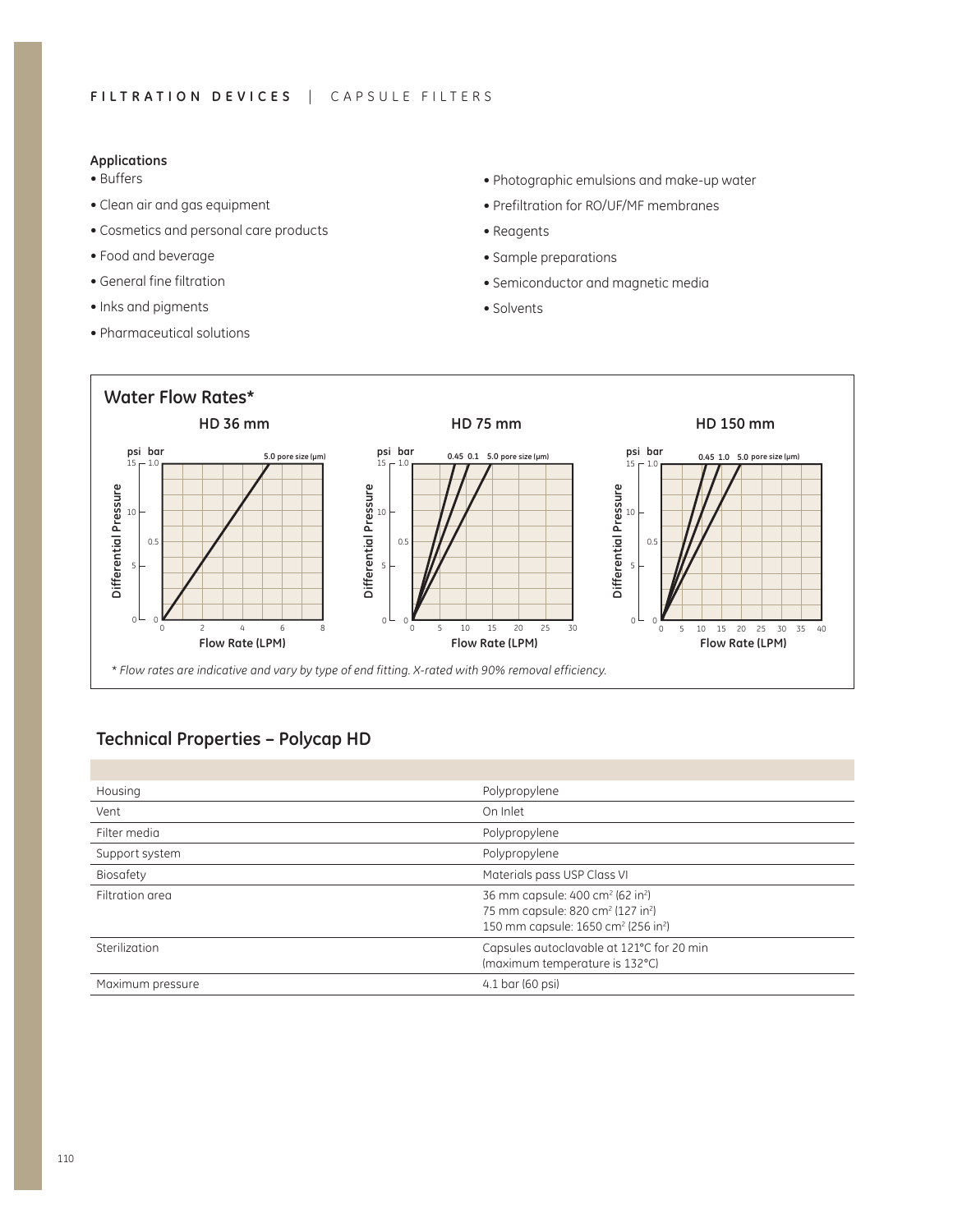| Pore Size (µm) | <b>Catalog Number</b> | Media | Prefilter | Connections<br>Inlet | Outlet               | Quantity/Pack |
|----------------|-----------------------|-------|-----------|----------------------|----------------------|---------------|
| Polycap HD 36  |                       |       |           |                      |                      |               |
| 0.2            | 2610                  | PP    | <b>No</b> | <b>SB</b>            | <b>SB</b>            | 5             |
| 0.45           | 2610T                 | PP    | No        | <b>FNPT</b>          | <b>FNPT</b>          | 5             |
| 0.45           | 2611                  | PP    | No        | <b>SB</b>            | <b>SB</b>            | 5             |
| $1.0\,$        | 6703-3610             | PP    | No        | <b>SB</b>            | $\mathsf{SB}\xspace$ | $1\,$         |
| $1.0\,$        | 6707-3612             | PP    | No        | <b>MNPT</b>          | $\mathsf{SB}\xspace$ | $\mathbf 1$   |
| $1.0\,$        | 2611T                 | PP    | No        | <b>FNPT</b>          | <b>FNPT</b>          | 5             |
| 5.0            | 6703-3650             | PP    | No        | <b>SB</b>            | <b>SB</b>            | $\mathbf 1$   |
| 5.0            | 2612T                 | PP    | No        | <b>FNPT</b>          | <b>FNPT</b>          | 5             |
| 10.0           | 6703-3611             | PP    | No        | <b>SB</b>            | <b>SB</b>            | $\mathbf 1$   |
| 10.0           | 2613T                 | PP    | No        | <b>FNPT</b>          | <b>FNPT</b>          | 5             |
| 20.0           | 6703-3621             | PP    | No        | <b>SB</b>            | <b>SB</b>            | $\mathbf{1}$  |
| 20.0           | 2614T                 | PP    | No        | <b>FNPT</b>          | <b>FNPT</b>          | 5             |
| Polycap HD 75  |                       |       |           |                      |                      |               |
| 0.45           | 2710T                 | PP    | No        | <b>FNPT</b>          | <b>FNPT</b>          | 5             |
| 0.45           | 2710                  | PP    | No        | <b>HB</b>            | HB                   | 5             |
| 1.0            | 6703-7510             | PP    | No        | $1/2$ SB             | $1/2$ SB             | $\mathbf 1$   |
| 1.0            | 2711T                 | PP    | No        | <b>FNPT</b>          | <b>FNPT</b>          | 5             |
| 5.0            | 6703-7550             | PP    | No        | $1/2$ SB             | $1/2$ SB             | $\mathbf 1$   |
| $5.0$          | 2712M                 | PP    | No        | <b>MNPT</b>          | <b>MNPT</b>          | 5             |
| 5.0            | 2712T                 | PP    | No        | <b>FNPT</b>          | <b>FNPT</b>          | 5             |
| $5.0\,$        | 2712                  | PP    | No        | HB                   | HB                   | 5             |
| 10.0           | 6703-7511             | PP    | <b>No</b> | $1/2$ SB             | $1/2$ SB             | $\mathbf{1}$  |
| 10.0           | 2713M                 | PP    | No        | <b>MNPT</b>          | <b>MNPT</b>          | 5             |
| 10.0           | 2713T                 | PP    | No        | <b>FNPT</b>          | <b>FNPT</b>          | 5             |
| 10.0           | 2713                  | PP    | No        | $1/2$ HB             | $1/2$ HB             | 5             |
| 20.0           | 6703-7521             | PP    | <b>No</b> | $1/2$ SB             | $1/2$ SB             | $\mathbf{1}$  |
| 20.0           | 2714T                 | PP    | No        | <b>FNPT</b>          | <b>FNPT</b>          | 5             |
| 20.0           | 2714                  | PP    | No        | HB                   | HB                   | 5             |
| Polycap HD 150 |                       |       |           |                      |                      |               |
| 0.45           | 6703-9502             | PP    | <b>No</b> | HB                   | HB                   | $1\,$         |
| 0.45           | 2810                  | PP    | $\rm No$  | $\mathsf{HB}$        | HB                   | 5             |
| 0.45           | 2810T                 | PP    | No        | <b>FNPT</b>          | <b>FNPT</b>          | 5             |
| $1.0\,$        | 6703-9504             | PP    | No        | HB                   | $\mathsf{HB}$        | $\mathbbm{1}$ |
| 1.0            | 2811                  | PP    | PP        | HB                   | HB                   | 5             |
| $1.0\,$        | 2811T                 | PP    | No        | <b>FNPT</b>          | <b>FNPT</b>          | 5             |
| $5.0\,$        | 6703-9510             | PP    | No        | HB                   | HB                   | $\mathbbm{1}$ |
| $5.0\,$        | 2812                  | PP    | No        | HB                   | HB                   | 5             |
| $5.0\,$        | 2812T                 | PP    | No        | <b>FNPT</b>          | <b>FNPT</b>          | 5             |

### **Ordering Information – Polycap HD (Non-Sterile)**

*FNPT – Female National Pipe Thread PP – Polypropylene*

*HB – 1/2 Hose Barb MNPT – Male National Pipe Thread* *1/2 SB – Stepped Barb for 10-12 mm (3/8"-1/2") tubing SB – Stepped Barb for 6-10 mm (1/4"-3/8") tubing*

*cont.*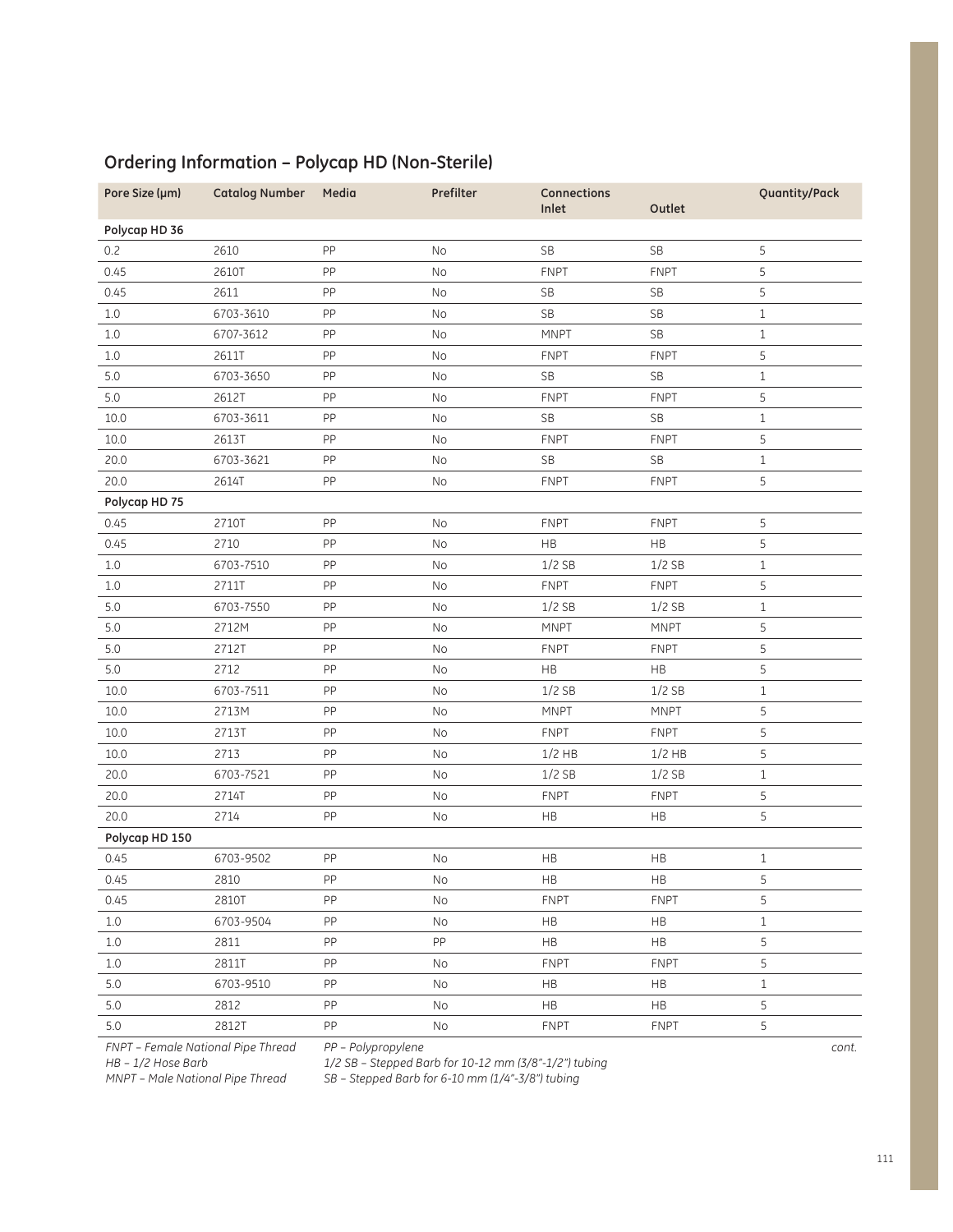### FILTRATION DEVICES | CAPSULE FILTERS

| Pore Size (µm) | <b>Catalog Number</b> | Media | <b>Prefilter</b> | <b>Connections</b><br>Inlet | Outlet      | Quantity/Pack |
|----------------|-----------------------|-------|------------------|-----------------------------|-------------|---------------|
| Polycap HD 150 |                       |       |                  |                             |             |               |
| 10.0           | 2813T                 | PP    | No               | <b>FNPT</b>                 | <b>FNPT</b> |               |
| 10.0           | 2813                  | PP    | No               | <b>HB</b>                   | <b>HB</b>   |               |
| 20.0           | 2814T                 | PP    | No               | <b>FNPT</b>                 | <b>FNPT</b> |               |
| 20.0           | 2814                  | PP    | No               | <b>HB</b>                   | <b>HB</b>   |               |
| 20.0           | 6703-7521             | PP    | No               | $1/2$ SB                    | $1/2$ SB    |               |

*FNPT – Female National Pipe Thread*

*HB – Hose Barb*

*MNPT – Male National Pipe Thread*

*PP – Polypropylene*

*1/2 SB – Stepped Barb for 10-12 mm (3/8"-1/2") tubing SB – Stepped Barb for 6-10 mm (1/4"-3/8") tubing*

## Polycap SPF

Polycap SPF (Serum Prefilter) is an exceptional product that is optimized for prefiltration applications and is typically used upstream of a Polycap AS or a Polycap PES capsule.

Serum is difficult to filter because it contains a high degree of loading of complex particulates, lipids, triglycerides, and lipoproteins that clog filters. When filtering serum without proper prefiltration, membrane filters clog rapidly.

#### **Features and Benefits**

- Three layers of special media: fine and ultrafine Glass Microfiber (GMF) and polyethersulfone membrane
- Excellent for hard-to-filter solutions such as serums and protein solutions
- Able to be sterilized by autoclaving with steam
- Manufactured under ISO manufacturing system
- Suitable for filtering serums, viral suspensions, nutrients, biologicals, immunologicals, enzymes, and buffers
- Prefilters help extend the life of the final filter

#### **Applications**

- Biologicals
- Buffers
- Diagnostic standards
- Enzymes
- Immunologicals
- Nutrients
- Serum prefiltration
- Tissue culture media
- Viral suspensions



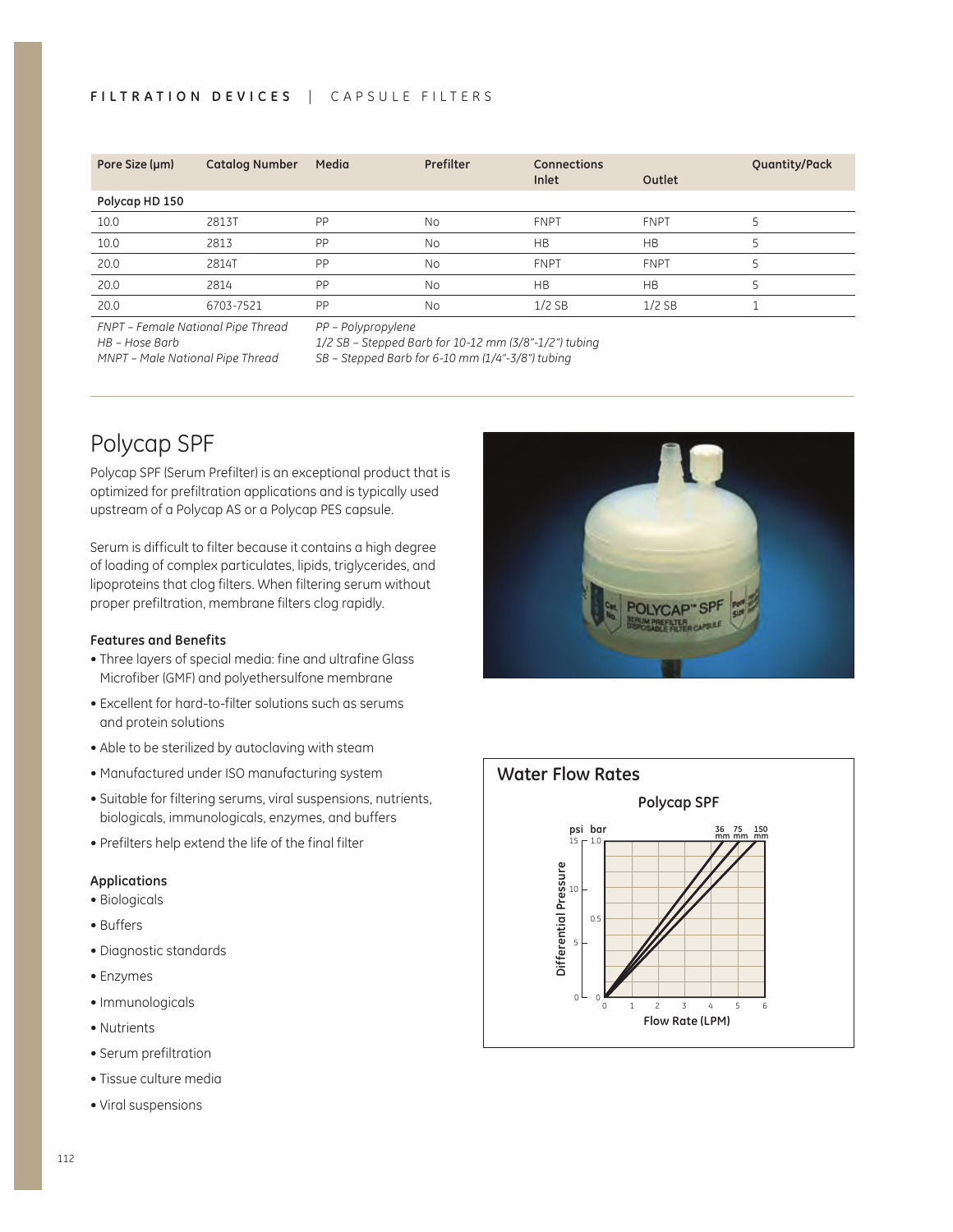### **Technical Properties – Polycap SPF**

| Housing          | Polypropylene                                                                                                        |
|------------------|----------------------------------------------------------------------------------------------------------------------|
| Vent             | On inlet                                                                                                             |
| Prefilter        | Two layers of glass microfiber                                                                                       |
| Membrane         | Polyethersulfone (PES)                                                                                               |
| Support system   | Polypropylene                                                                                                        |
| Sealing          | Heat-fused                                                                                                           |
| Maximum pressure | 60 psi (4.1 bar)                                                                                                     |
| Sterilization    | Autoclave at 121°C for 20 min (132°C max)                                                                            |
| Filtration area  | 36 mm capsule: 260 cm <sup>2</sup> (40 in <sup>2</sup> )<br>75 mm capsule: 535 cm <sup>2</sup> (83 in <sup>2</sup> ) |
|                  | 150 mm capsule: 1100 cm <sup>2</sup> (170 in <sup>2</sup> )                                                          |

### **Ordering Information – Polycap SPF (Nonsterile)**

| Pore Size (µm)                                          | <b>Catalog Number</b> | Media      | Prefilter  | <b>Connections</b><br>Inlet | Outlet    | Quantity/Pack |
|---------------------------------------------------------|-----------------------|------------|------------|-----------------------------|-----------|---------------|
| Polycap SPF 36                                          |                       |            |            |                             |           |               |
| 1.0                                                     | 6705-3600             | PES        | <b>GMF</b> | <b>SB</b>                   | <b>SB</b> |               |
| Polycap SPF 75                                          |                       |            |            |                             |           |               |
| 1.0                                                     | 6705-7500             | <b>PES</b> | <b>GMF</b> | <b>SB</b>                   | <b>SB</b> |               |
| Polycap SPF 150                                         |                       |            |            |                             |           |               |
| 1.0                                                     | 2820                  | <b>PES</b> | <b>GMF</b> | <b>HB</b>                   | <b>HB</b> |               |
| GMF - Glass Microfiber Filter    PES - Polyethersulfone |                       |            |            |                             |           |               |

*HB – 1/2 Hose Barb*

*SB – Stepped Barb for 6-10 mm (1/4"-3/8") tubing*

## Polycap TC

Polycap TC (PES) is available with and without a filling bell. They are disposable, dual layer Polyethersulfone (PES) membrane filtration capsules that provide efficient filtration for critical aqueous solutions.

The PES membrane is inherently hydrophilic, has low extractables, is biosafe, has excellent flow rates, and exhibits low protein binding.

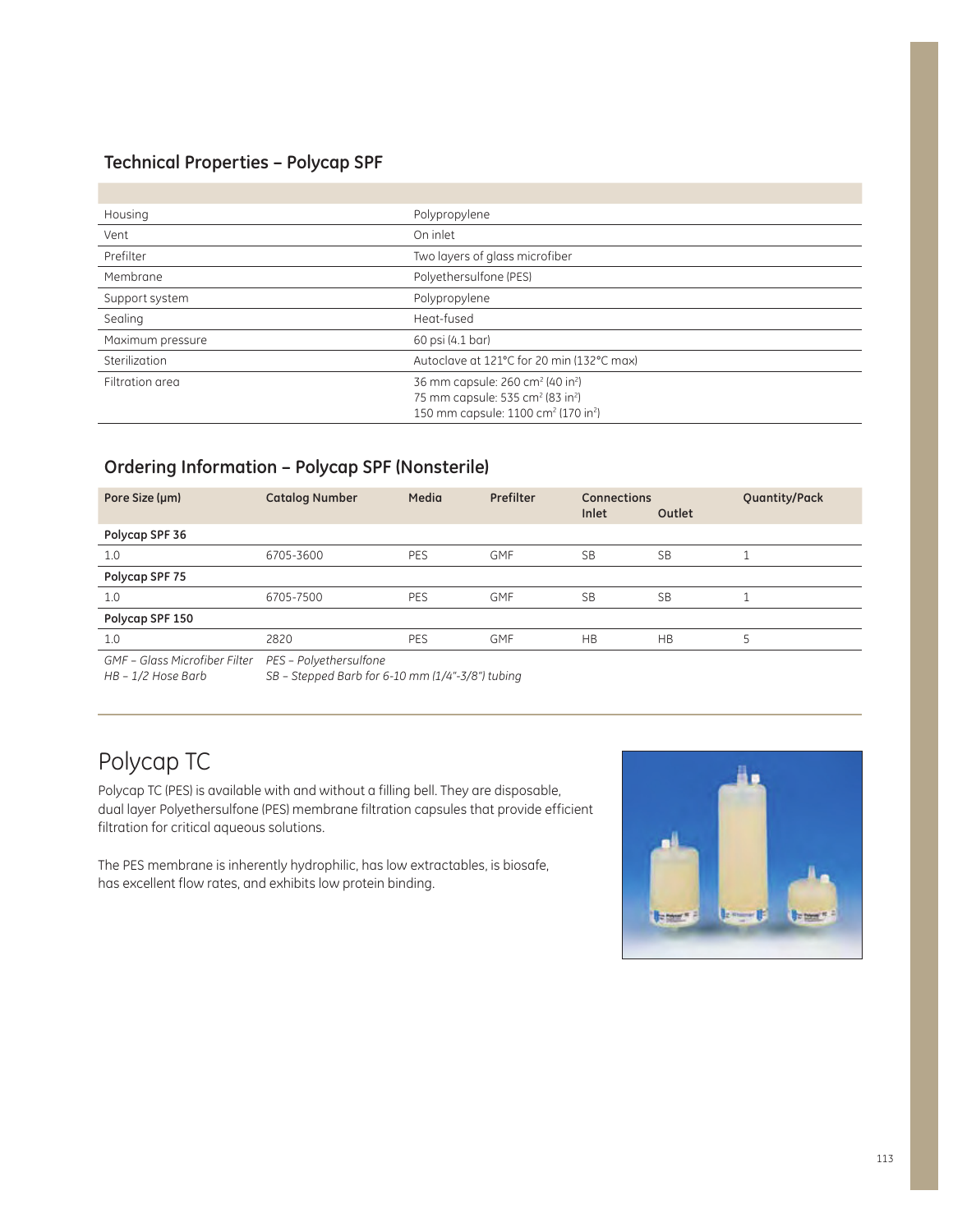#### **Features and Benefits**

- $\bullet$  Polycap TC/PES 0.2/0.1, 0.2/0.2, and 0.8/0.2 µm capsules pass the HIMA Challenge Test for Sterilizing Grade Filters
- 100% integrity-tested during manufacturing; results are correlated to microbial retention
- Housing thermally fused (no surfactants or mold releasing agents)
- Integrity-testable by bubble point, pressure decay or forward flow methods
- Available in sterile and nonsterile versions with a filling bell option
- Manufactured in clean room facilities under ISO Quality Systems
- PES membrane protein adsorption characteristics:
- $-$  HSA 0.4 µg/cm<sup>2</sup>
- $-$  Insulin 2.0  $\mu$ g/cm<sup>2</sup>
- Gammaglobulin  $1.5 \mu$ g/cm<sup>2</sup>

#### **Applications**

- Aqueous solutions
- Biologicals
- Buffers
- Cleaning/rinsing solutions
- Enzymes
- High-quality water
- Particle counting solutions
- $\bullet$  Pharmaceutical solutions
- Reagent preparation
- $\bullet$  Salt solutions
- Tissue culture media
- $\bullet$  Virus suspensions

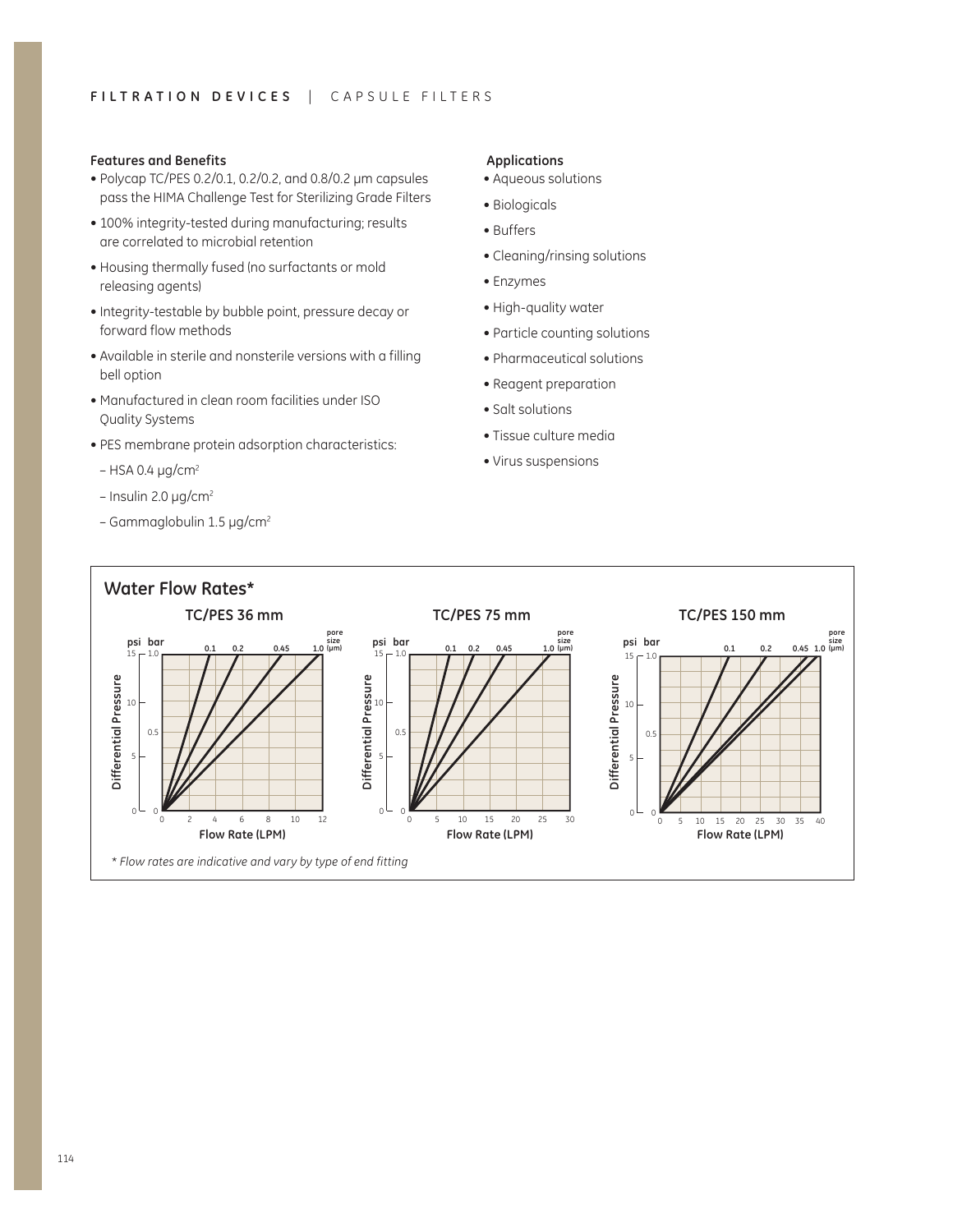### **Technical Properties – Polycap TC**

o.

| Housing                             | Polypropylene                                                                                                                                                                        |
|-------------------------------------|--------------------------------------------------------------------------------------------------------------------------------------------------------------------------------------|
| Vent                                | On inlet                                                                                                                                                                             |
| Membrane                            | Polyethersulfone (PES)                                                                                                                                                               |
| Support system                      | Polypropylene                                                                                                                                                                        |
| Sealing                             | Heat-fused                                                                                                                                                                           |
| Maximum pressure                    | 60 psi (4.1 bar)                                                                                                                                                                     |
| Flow direction                      | If there is a prefilter, it is located on the inlet side and flow should follow arrows                                                                                               |
| Endotoxin level                     | LAL tested, $\leq$ 0.5 EU/ml                                                                                                                                                         |
| Biosafety                           | Materials pass USP class VI                                                                                                                                                          |
| Sterilization                       | Certain filter devices have been sterilized.* Capsule may be autoclaved at 121°C<br>for 20 min (maximum 132°C). However, an integrity test should be performed<br>after autoclaving. |
| Filtration area                     | 36 mm capsule: 440 cm <sup>2</sup> (72 in <sup>2</sup> )<br>75 mm capsule: 930 cm <sup>2</sup> (144 in <sup>2</sup> )<br>150 mm capsule: 1900 cm <sup>2</sup> (302 in <sup>2</sup> ) |
| Water bubble point (final membrane) | $0.1 \mu m > 3.2$ bar (46 psi)<br>$0.2 \mu m > 2.7$ bar (40 psi)<br>$0.45 \mu m > 2.1 \text{ bar} (30 \text{ psi})$<br>$1.0 \mu m > 1.1$ bar (16 psi)                                |

 *\* Sterile and nonsterile options offered*

### **Ordering Information – Polycap TC**

| Pore Size (µm)                  | <b>Catalog Number</b> | Media | <b>Connections</b><br>Inlet | Outlet    | <b>Sterile</b> | Quantity/Pack |
|---------------------------------|-----------------------|-------|-----------------------------|-----------|----------------|---------------|
| Polycap TC 36                   |                       |       |                             |           |                |               |
| 0.2/0.1                         | 6714-3601             | PES   | <b>SB</b>                   | <b>SB</b> | Yes            | $\mathbf{1}$  |
| 0.2/0.2                         | 6714-3602             | PES   | <b>SB</b>                   | <b>SB</b> | Yes            | $\mathbf{1}$  |
| 0.2/0.2                         | 6717-3602             | PES   | $1/2$ SB                    | $1/2$ SB  | Yes            | $\mathbf{1}$  |
| 0.2/0.2                         | 2622NS                | PES   | <b>HB</b>                   | <b>SB</b> | <b>No</b>      | 5             |
| 0.65/0.45                       | 6714-3604             | PES   | <b>SB</b>                   | <b>SB</b> | Yes            | $\mathbf{1}$  |
| Polycap TC 36 Plus Filling Bell |                       |       |                             |           |                |               |
| 0.2/0.1                         | 6715-3601             | PES   | <b>SB</b>                   | <b>SB</b> | Yes            | $\mathbf{1}$  |
| 0.2/0.2                         | 6715-3602             | PES   | <b>SB</b>                   | <b>SB</b> | Yes            | $\mathbf{1}$  |
| 0.2/0.2                         | 6716-3612             | PES   | $1/2$ SB                    | <b>SB</b> | No             | $\mathbf{1}$  |
| 0.2/0.2                         | 6716-3602             | PES   | <b>MNPT</b>                 | <b>SB</b> | No             | 1             |
| 0.65/0.45                       | 6715-3604             | PES   | <b>SB</b>                   | <b>SB</b> | Yes            | $\mathbf{1}$  |
| 0.8/0.2                         | 6715-3682             | PES   | <b>SB</b>                   | <b>SB</b> | Yes            | $\mathbf{1}$  |

*MNPT – Male National Pipe Thread PES – Polyethersulfone*

*1/2 SB – Stepped Barb for 10-12 mm (3/8"-1/2") tubing SB – Stepped Barb for 6-10 mm (1/4"-3/8") tubing*

*cont.*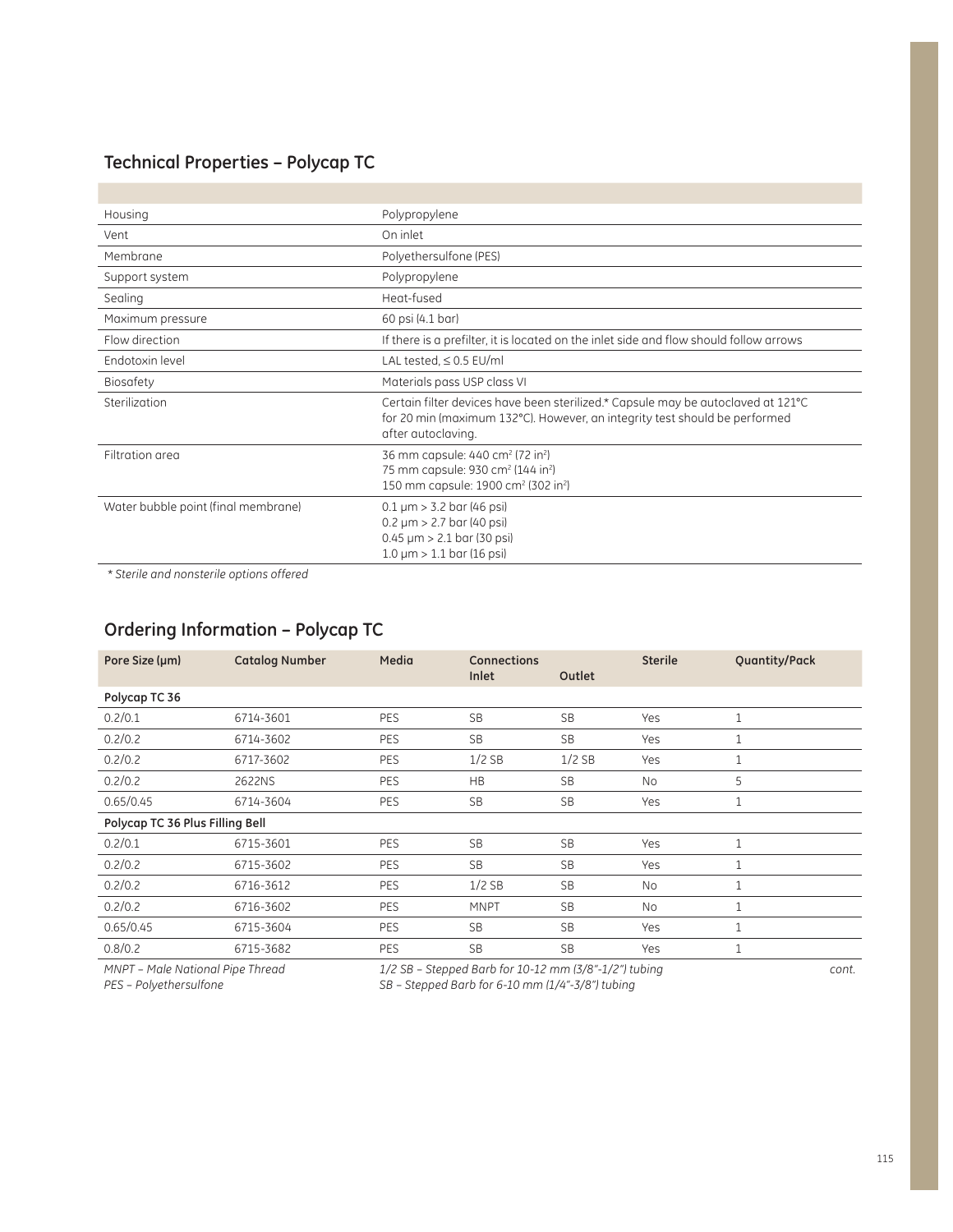| Pore Size (µm)                   | <b>Catalog Number</b> | Media      | <b>Connections</b><br>Inlet | Outlet          | <b>Sterile</b> | <b>Quantity/Pack</b> |
|----------------------------------|-----------------------|------------|-----------------------------|-----------------|----------------|----------------------|
| Polycap TC 75                    |                       |            |                             |                 |                |                      |
| 0.2/0.1                          | 6714-7501             | PES        | <b>SB</b>                   | <b>SB</b>       | Yes            | $\mathbf{1}$         |
| 0.2/0.2                          | 6714-7502             | PES        | <b>SB</b>                   | <b>SB</b>       | Yes            | $\mathbf{1}$         |
| 0.2/0.2                          | 2742C                 | <b>PES</b> | $1/2$ SB                    | $1/2$ SB        | Yes            | 5                    |
| 0.2                              | 2742M                 | PES        | <b>MNPT</b>                 | <b>MNPT</b>     | <b>No</b>      | 5                    |
| 0.65/0.45                        | 6717-7504             | PES        | $1/2$ SB                    | $1/2$ SB        | Yes            | $\mathbf{1}$         |
| 0.65/0.45                        | 6714-7504             | PES        | <b>SB</b>                   | <b>SB</b>       | Yes            | $\mathbf{1}$         |
| 1.0/1.0                          | 6717-7510             | <b>PES</b> | $1/2$ SB                    | $1/2$ SB        | Yes            | $\mathbf{1}$         |
| Polycap TC 75 Plus Filling Bell  |                       |            |                             |                 |                |                      |
| 0.2/0.1                          | 6715-7501             | PES        | <b>SB</b>                   | <b>SB</b>       | Yes            | $\mathbf{1}$         |
| 0.2/0.2                          | 6715-7502             | PES        | <b>SB</b>                   | <b>SB</b>       | Yes            | $\mathbf{1}$         |
| 0.2/0.2                          | 6716-7502             | PES        | <b>MNPT</b>                 | <b>SB</b>       | Yes            | $\mathbf{1}$         |
| 0.65/0.45                        | 6718-7504             | PES        | $1/2$ SB                    | <b>SB</b>       | <b>No</b>      | $\mathbf{1}$         |
| 0.8/0.2                          | 6715-7582             | PES        | <b>SB</b>                   | <b>SB</b>       | Yes            | $1\,$                |
| Polycap TC 150                   |                       |            |                             |                 |                |                      |
| 0.2/0.1                          | 6717-9501             | PES        | $1/2$ SB                    | $1/2$ SB        | Yes            | $\mathbf{1}$         |
| 0.2/0.2                          | 6717-9502             | PES        | $1/2$ SB                    | $1/2$ SB        | Yes            | $\mathbf{1}$         |
| 0.2/0.2                          | 6704-9502             | PES        | 11/2" Sanitary              | 1 1/2" Sanitary | <b>No</b>      | $\mathbf{1}$         |
| 0.65/0.45                        | 6717-9504             | PES        | $1/2$ SB                    | $1/2$ SB        | Yes            | $\mathbf{1}$         |
| 1.0/1.0                          | 6717-9510             | PES        | $1/2$ SB                    | $1/2$ SB        | Yes            | $\mathbf{1}$         |
| Polycap TC 150 Plus Filling Bell |                       |            |                             |                 |                |                      |
| 0.2/0.2                          | 6718-9502             | PES        | $1/2$ SB                    | $1/2$ SB        | Yes            | $\mathbf{1}$         |
| 0.8/0.2                          | 6718-9582             | PES        | $1/2$ SB                    | $1/2$ SB        | Yes            | $\mathbf{1}$         |

### **Ordering Information – Polycap TC**

*MNPT – Male National Pipe Thread PES – Polyethersulfone*

*1/2 SB – Stepped Barb for 10-12 mm (3/8"-1/2") tubing*

*SB – Stepped Barb for 6-10 mm (1/4"-3/8") tubing*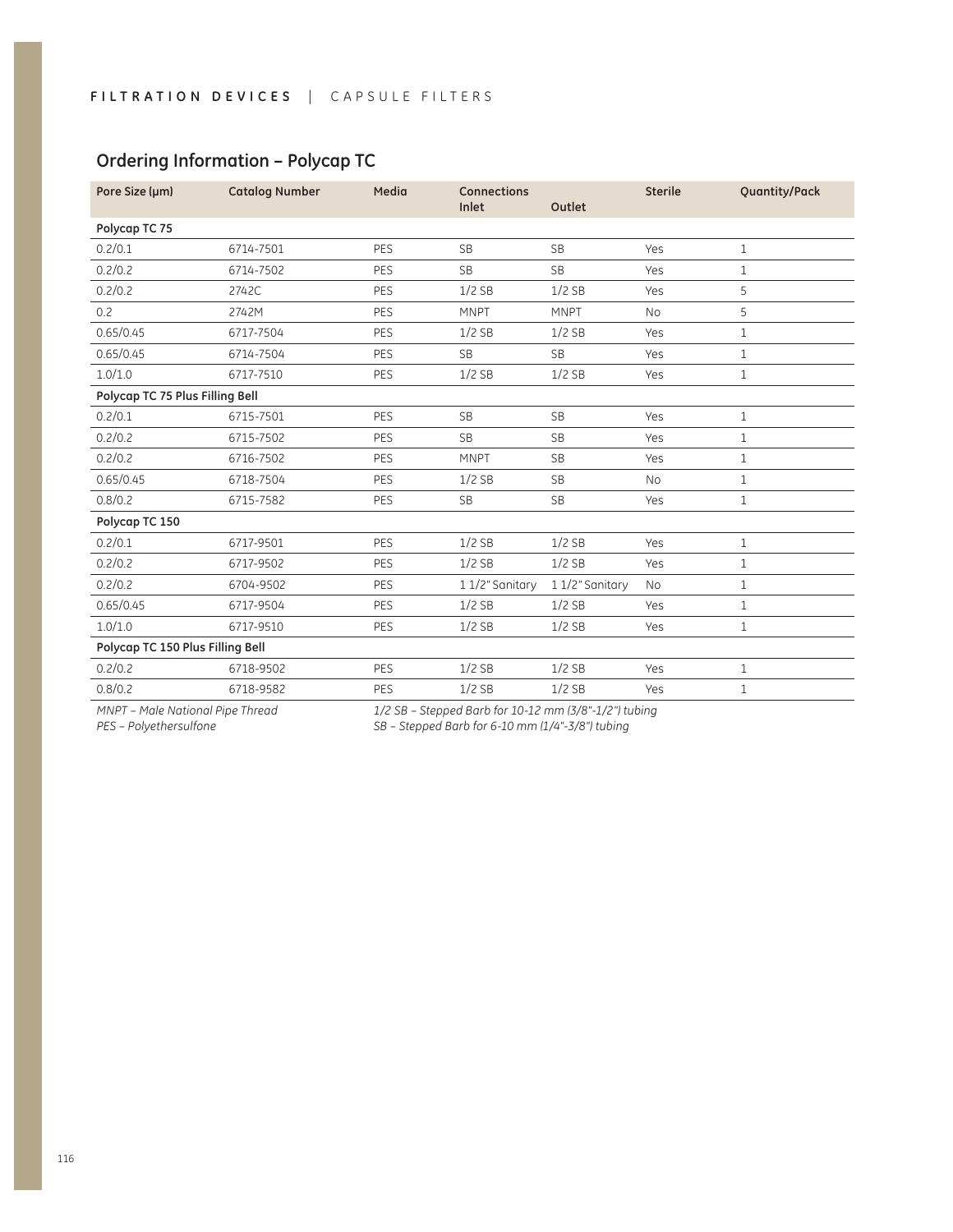## Polycap TF

Polycap TF filter devices are among the finest disposable encapsulated filters. These capsules are made with durable, hydrophobic Polytetrafluoroethylene (PTFE) membranes in a polypropylene housing and are designed for use with organic solvents and chemically aggressive solutions.

### **Features and Benefits**

- Resistant to most solvents, autoclavable, and integrity-testable
- $\bullet$  Available in 0.05, 0.1, 0.2, 0.45, and 1.0  $\mu$ m pore sizes
- $\bullet$  0.05 µm capsules designed for ultra-clean applications; 1.0 µm used for extended life and filtration of highly contaminated solutions
- Able to be sterilized by autoclaving with steam or EtO
- Manufactured under very clean conditions in a Class 10,000 clean room and under ISO Quality Systems

### **Applications**

 $\bullet$  Venting

• Pharmaceutical

• Inline filtration

• Biotech

- $\bullet$  Isolation
- Electronics

• Laboratory • Other uses

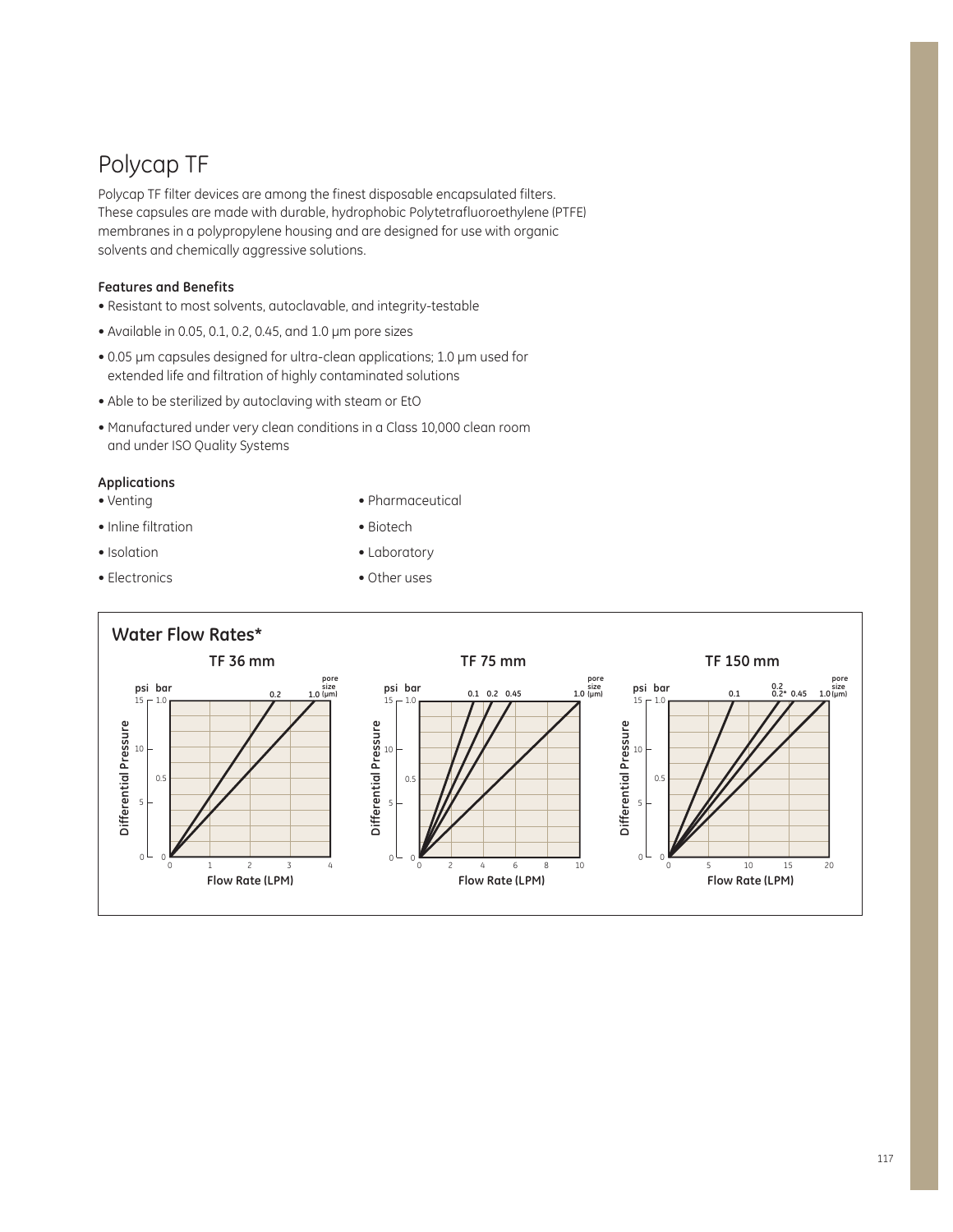## **Technical Properties – Polycap TF**

r.

| Housing          | Polypropylene                                                                                                                                                                                                                                                                                                               |
|------------------|-----------------------------------------------------------------------------------------------------------------------------------------------------------------------------------------------------------------------------------------------------------------------------------------------------------------------------|
| Membrane         | PTFE                                                                                                                                                                                                                                                                                                                        |
| Vent             | On inlet                                                                                                                                                                                                                                                                                                                    |
| Support system   | Polypropylene                                                                                                                                                                                                                                                                                                               |
| Sealing          | Heat-fused                                                                                                                                                                                                                                                                                                                  |
| Maximum pressure | 60 psi (4.1 bar)                                                                                                                                                                                                                                                                                                            |
| Flow direction   | Supported bi-directionally. Certain applications may require orientation, i.e., vents.<br>Reverse flow only for low-pressure applications.                                                                                                                                                                                  |
| Biosafety        | Materials pass USP Class VI                                                                                                                                                                                                                                                                                                 |
| Sterilization    | May be autoclaved at 121°C for 20 min (maximum 132°C). Multiple<br>autoclave cycles are possible. However, the responsibility for reuse is with<br>the operator. The device should be protected from cross contamination.<br>An integrity test should be performed after autoclaving. Compatible with<br>EtO sterilization. |
| Filtration area  | 36 mm capsule: 500 cm <sup>2</sup> (77 in <sup>2</sup> )<br>75 mm capsule: 1,000 cm <sup>2</sup> (155 in <sup>2</sup> )<br>150 mm capsule: 2,000 cm <sup>2</sup> (310 in <sup>2</sup> )                                                                                                                                     |
| IPA bubble point | $0.05 \mu m$ membrane: $> 2.4$ bar (35 psi)<br>$0.1 \,\mu$ m membrane: > 1.7 bar (25 psi)<br>$0.2 \mu m$ membrane: $> 0.9$ bar (13 psi)<br>0.45 µm membrane: > 0.5 bar (7 psi)<br>1.0 $\mu$ m membrane: $> 0.2$ bar (3 psi)                                                                                                 |

## **Ordering Information – Polycap TF (Nonsterile)**

| Pore Size (µm) | <b>Catalog Number</b> | Media       | <b>Connections</b><br>Inlet | Outlet          | Quantity/Pack |
|----------------|-----------------------|-------------|-----------------------------|-----------------|---------------|
| Polycap TF 36  |                       |             |                             |                 |               |
| 0.1            | 6711-3601             | PTFE        | <b>MNPT</b>                 | <b>SB</b>       | $\mathbf{1}$  |
| 0.2            | 6711-3602             | PTFE        | <b>MNPT</b>                 | SB              | $\mathbf{1}$  |
| 0.2            | 6710-3602             | <b>PTFE</b> | $1/2$ SB                    | $1/2$ SB        | $\mathbf 1$   |
| 0.2            | 6700-3602             | <b>PTFE</b> | <b>SB</b>                   | SB              | $\mathbf 1$   |
| 0.2            | 2601T                 | PTFE        | <b>FNPT</b>                 | <b>FNPT</b>     | 5             |
| 0.2            | 2601                  | PTFE        | <b>SB</b>                   | SB              | 5             |
| 0.45           | 6711-3604             | PTFE        | <b>MNPT</b>                 | SB              | $\mathbf{1}$  |
| 0.45           | 6710-3604             | PTFE        | <b>SB</b>                   | SB              | $\mathbf 1$   |
| 0.45           | 2602S                 | PTFE        | 1 1/2" Sanitary             | 1 1/2" Sanitary | 5             |
| 1.0            | 6700-3610             | PTFE        | <b>SB</b>                   | <b>SB</b>       | $\mathbf{1}$  |
| 1.0            | 2603T                 | PTFE        | <b>FNPT</b>                 | <b>FNPT</b>     | 5             |
| 1.0            | 2603                  | PTFE        | <b>SB</b>                   | <b>SB</b>       | 5             |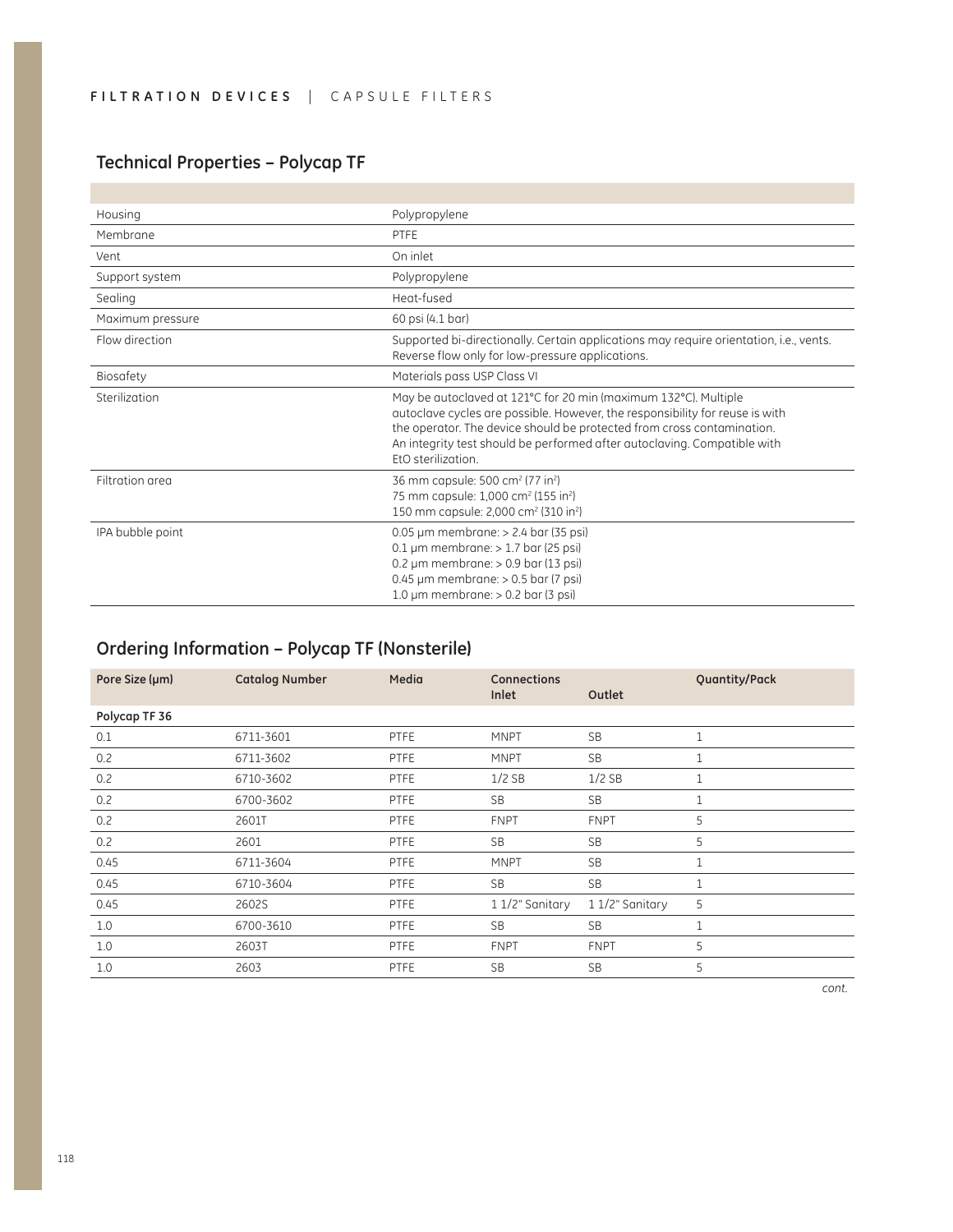| Pore Size (µm) | <b>Catalog Number</b> | Media | <b>Connections</b><br>Inlet | Outlet         | Quantity/Pack |
|----------------|-----------------------|-------|-----------------------------|----------------|---------------|
| Polycap TF 75  |                       |       |                             |                |               |
| 0.05           | 6711-7505             | PTFE  | <b>MNPT</b>                 | <b>SB</b>      | $\mathbf{1}$  |
| 0.1            | 6700-7501             | PTFE  | <b>SB</b>                   | <b>SB</b>      | $\mathbf 1$   |
| 0.1            | 6711-7501             | PTFE  | <b>MNPT</b>                 | <b>SB</b>      | $\mathbf 1$   |
| 0.1            | 2700M                 | PTFE  | <b>MNPT</b>                 | <b>MNPT</b>    | 5             |
| 0.1            | 2700T                 | PTFE  | <b>FNPT</b>                 | <b>FNPT</b>    | 5             |
| 0.2            | 6711-7502             | PTFE  | <b>MNPT</b>                 | <b>SB</b>      | $\mathbf 1$   |
| 0.2            | 6710-7502             | PTFE  | <b>SB</b>                   | <b>SB</b>      | $\mathbf{1}$  |
| 0.2            | 6700-7502             | PTFE  | <b>SB</b>                   | <b>SB</b>      | $\mathbf{1}$  |
| 0.2            | 2702M                 | PTFE  | <b>MNPT</b>                 | <b>MNPT</b>    | 5             |
| 0.2            | 2702T                 | PTFE  | <b>FNPT</b>                 | <b>FNPT</b>    | 5             |
| 0.45           | 6711-7504             | PTFE  | <b>MNPT</b>                 | <b>SB</b>      | $\mathbf{1}$  |
| 0.45           | 6710-7504             | PTFE  | $1/2$ SB                    | $1/2$ SB       | $\mathbf 1$   |
| 0.45           | 6700-7504             | PTFE  | <b>SB</b>                   | <b>SB</b>      | $\mathbf 1$   |
| 0.45           | 2703T                 | PTFE  | <b>FNPT</b>                 | <b>FNPT</b>    | 5             |
| $1.0\,$        | 6700-7510             | PTFE  | <b>SB</b>                   | <b>SB</b>      | $\mathbf 1$   |
| $1.0\,$        | 6701-7510             | PTFE  | $1/2$ SB                    | $1/2$ SB       | $\mathbf 1$   |
| 1.0            | 2704T                 | PTFE  | <b>FNPT</b>                 | <b>FNPT</b>    | 5             |
| Polycap TF 150 |                       |       |                             |                |               |
| 0.1            | 2800T                 | PTFE  | <b>FNPT</b>                 | <b>FNPT</b>    | 5             |
| 0.2            | 2802                  | PTFE  | <b>HB</b>                   | <b>HB</b>      | 5             |
| 0.2            | 2802T                 | PTFE  | <b>FNPT</b>                 | <b>FNPT</b>    | 5             |
| 0.2            | 2801                  | PTFE  | 1 1/2" Sanitary             | 11/2" Sanitary | 5             |
| 0.45           | 2803                  | PTFE  | <b>HB</b>                   | HB             | 5             |
| 0.45           | 2803T                 | PTFE  | <b>FNPT</b>                 | <b>FNPT</b>    | 5             |
| $1.0\,$        | 2804T                 | PTFE  | <b>FNPT</b>                 | <b>FNPT</b>    | 5             |

*FNPT – Female National Pipe Thread*

*HB – Hose Barb*

*PTFE – Polytetrafluoroethylene*

*MNPT – Male National Pipe Thread* 

*1/2 SB – Stepped Barb for 10-12 mm (3/8"-1/2") tubing*

*SB – Stepped Barb for 6-10 mm (1/4"-3/8") tubing*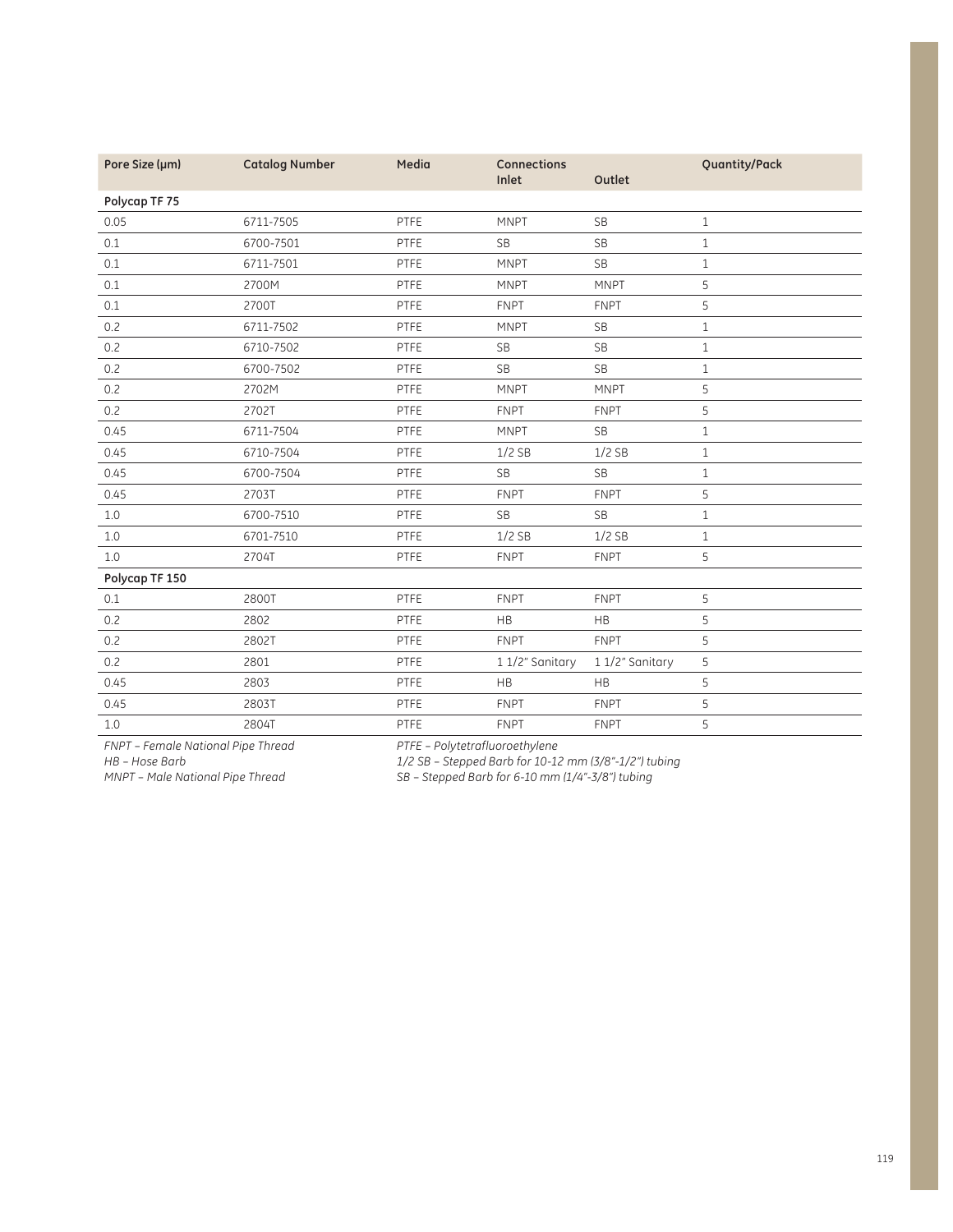### FILTRATION DEVICES | CAPSULE FILTERS

## Polycap GW

The US Environmental Protection Agency (EPA) and local Departments for Environmental Protection protocols specify filtering ground water samples with a 0.45  $\mu$ m filter when analyzing dissolved or suspended metals (EPA Method 3005). Specifically designed with field sampling in mind, the Whatman Polycap Ground Water sampling capsule can be used as a convenient inline filter unit.

### **Features and Benefits**

- Connects directly to outlet of a sampling pump
- Easy to use
- $\bullet$  Filtration membrane is encapsulated in durable polypropylene housing
- $\bullet$  Also available in 1.0 µm and 5.0 µm filters, as required by US and regional EPA test methods
- Large surface area optimized to provide at least 600 cm<sup>2</sup> of effective filtration area to ensure rapid sample collection
- Housing components thermally fused (no glues, adhesives, metals, epoxies or extraneous materials)
- Suitable for filtration procedure outlined in EPA Method 3005 for ground water analysis
- Stepped hose barb fittings allow for connection with various size tubings
- Lot number printed on each unit for traceability

#### **Applications**

• Filter ground water samples before dissolved metal analysis



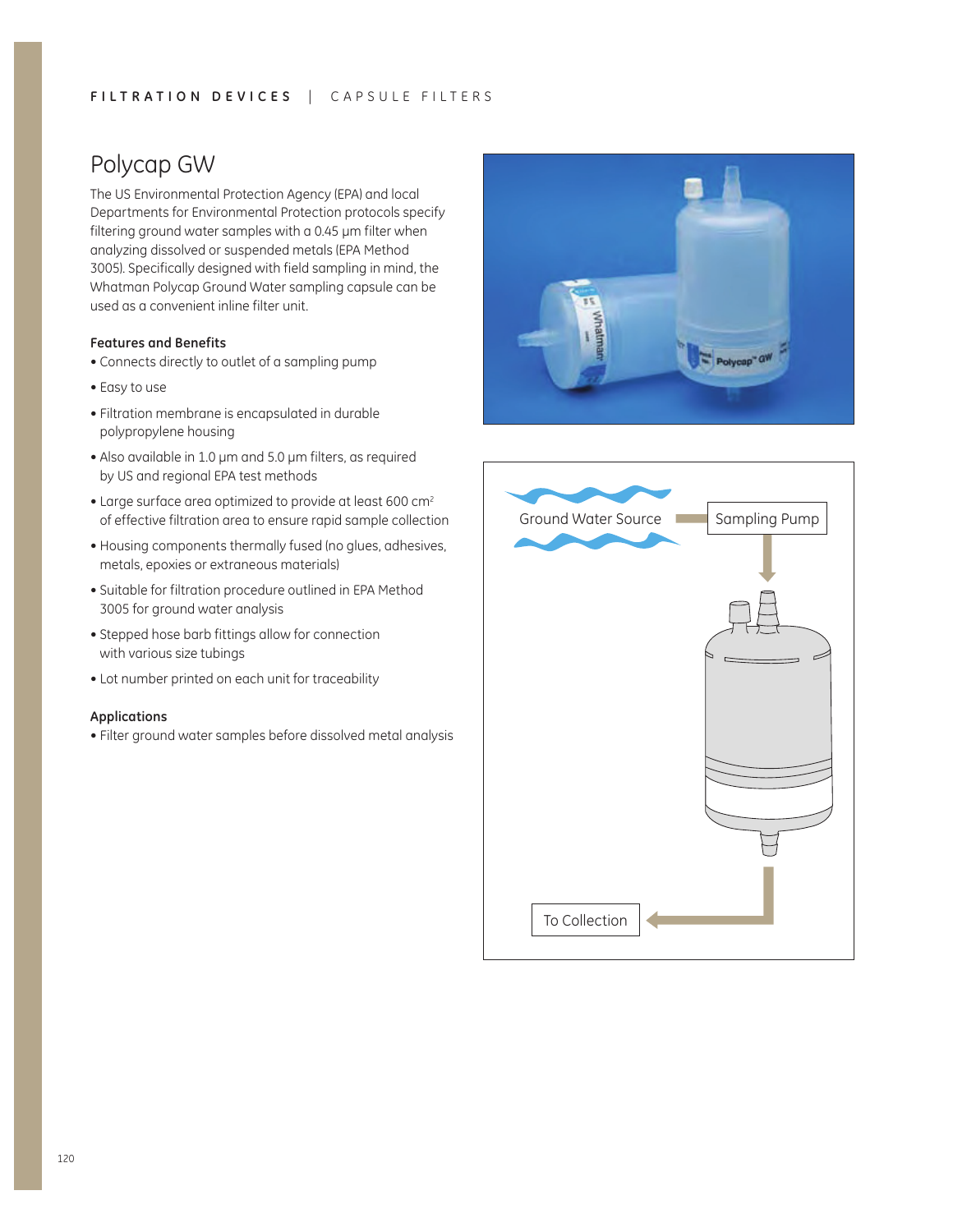### **Technical Properties – Polycap GW**

| Housing                               | Polypropylene                                                                       |
|---------------------------------------|-------------------------------------------------------------------------------------|
| Filter media                          | 0.45 µm: PES filter<br>1.0 µm: Polypropylene filter<br>5.0 µm: Polypropylene filter |
| Inlet/outlet                          | 1/4 to 3/8 in (6-9 mm) Stepped Barb (SB)                                            |
| Support system                        | Polypropylene                                                                       |
| Vent                                  | On Inlet                                                                            |
| Filtration area                       | 600 cm <sup>2</sup> (93 in <sup>2</sup> )                                           |
| Wetting characteristics               | Hydrophilic                                                                         |
| Maximum pressure                      | 60 psi (4.1 bar)                                                                    |
| Water flow rate at 1.0 bar (14.5 psi) | 60 l/min                                                                            |
| Flow direction                        | Flow should follow arrows                                                           |

### **Ordering Information – Polycap GW**

| Pore Size (µm) | <b>Catalog Number</b> | Media      | <b>Connections</b><br>Inlet | Outlet    | Quantity/Pack |
|----------------|-----------------------|------------|-----------------------------|-----------|---------------|
| Polycap GW 75  |                       |            |                             |           |               |
| 0.45           | 6714-6004             | PES        | <b>SB</b>                   | <b>SB</b> |               |
| 0.45           | 6724-6004             | <b>PES</b> | <b>SB</b>                   | <b>SB</b> | 100           |
| 1.0            | 6703-6010             | PP         | <b>SB</b>                   | <b>SB</b> |               |
| 1.0            | 6723-6010             | PP         | <b>SB</b>                   | <b>SB</b> | 100           |
| 5.0            | 6703-6050             | PP         | <b>SB</b>                   | <b>SB</b> |               |
| 5.0            | 6723-6050             | PP         | <b>SB</b>                   | <b>SB</b> | 100           |

*PES – Polyethersulfone*

*PP – Polypropylene*

*SB – Stepped Barb for 6-10 mm (1/4"-3/8") tubing*

## Carbon Cap

This filter capsule is suitable for adsorption of organics from air and removal of color, organics, and chlorine from water.

Carbon Cap™ is a capsule filter that is filled with high-purity, high-efficiency, acidwashed, granular-activated carbon and a pleated HEPA filter. It is made specially to meet the requirements for continuous column percolation purification processes.



Carbon Cap